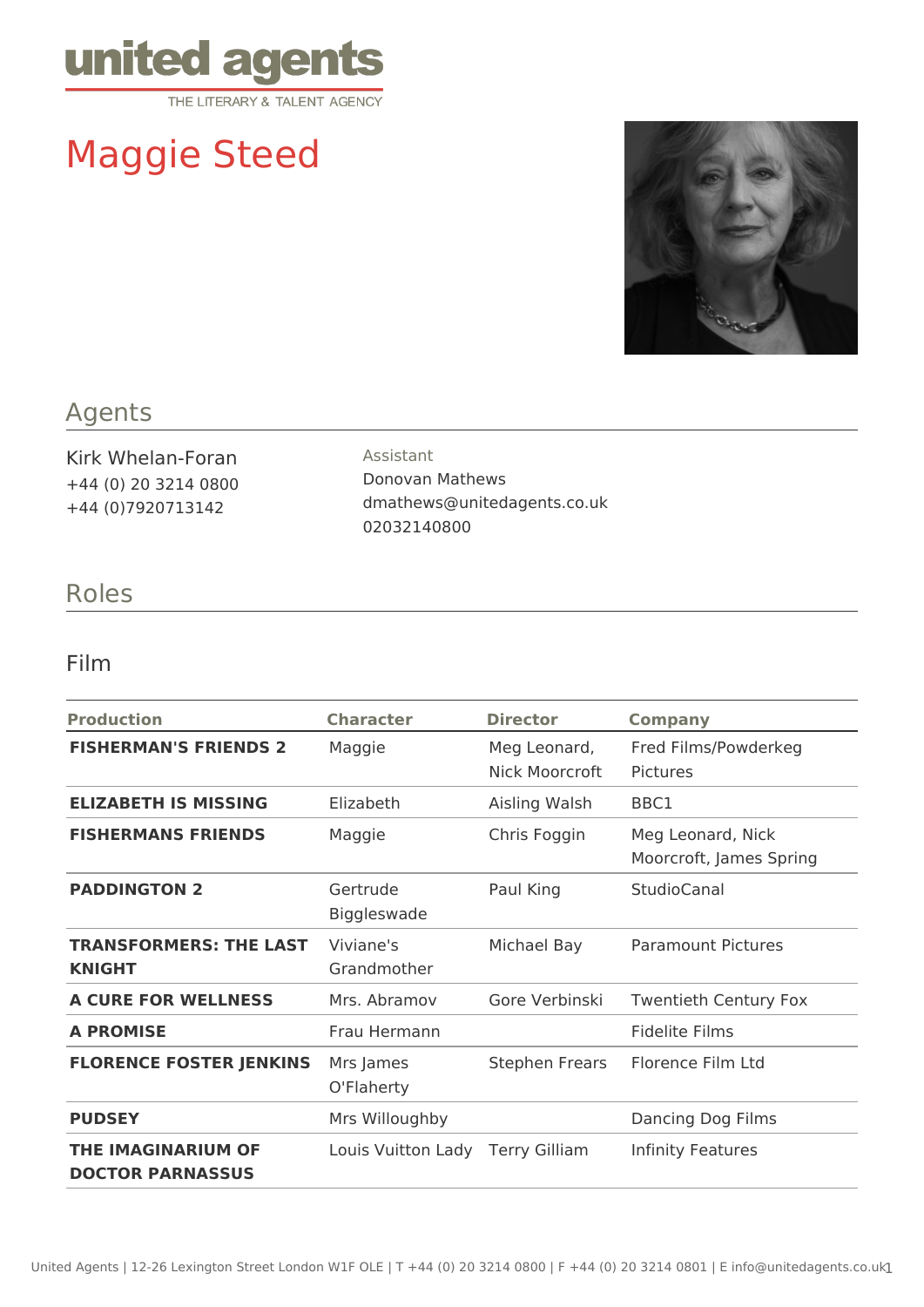| <b>Production</b>                                     | <b>Character</b> | <b>Director</b>    | <b>Company</b>                     |
|-------------------------------------------------------|------------------|--------------------|------------------------------------|
| <b>ALPHA: OMEGA</b>                                   | Dee:             | Chanya Button      | Gobby and Specs<br>Productions     |
| <b>THE PAINTED VEIL</b>                               | Mrs Garstin      | John Curran        |                                    |
| <b>OLLY'S PRISON</b>                                  | <b>Ellen</b>     |                    | <b>BBC</b>                         |
| <b>CLOTHES IN THE WARDROBE</b> Mrs Raffald            |                  |                    | <b>BBC</b>                         |
| <b>LIPSTICK ON YOUR COLLAR</b>                        |                  |                    | <b>Whistling Gypsy Productions</b> |
| <b>RUTH RENDALL'S (SPEAKER</b><br><b>OF MANDARIN)</b> |                  |                    | <b>Blue Heaven Productions</b>     |
| <b>SIMON MAGUS</b>                                    | Muttchen         | <b>Ben Hopkins</b> | Silesia Films                      |
| <b>KING'S IN GRASS</b>                                | Mrs Costello     | John Woods         | <b>Baron TV</b>                    |

## Television

| <b>Production</b>                    | <b>Character</b>                | <b>Director</b>         | <b>Company</b>                         |
|--------------------------------------|---------------------------------|-------------------------|----------------------------------------|
| <b>CALL MY AGENT</b>                 | Stella                          | Various                 | <b>Bron</b>                            |
| <b>FLACK S2</b>                      |                                 |                         | Hattrick                               |
| <b>THE LONG KNIGHT</b>               | <b>CHANCEL</b><br><b>BARTON</b> | S.J. CLARKSON           | <b>HBO</b>                             |
| <b>FATHER BROWN</b>                  | Dorothy Parnell                 | Various                 | BBC1                                   |
| <b>THE COCKFIELDS</b>                | Lyn                             | <b>Steve Bendelack</b>  | <b>Yellow Door</b><br>Productions/Gold |
| <b>EASTENDERS</b>                    | Joyce                           | Various                 | <b>BBC</b>                             |
| <b>CHEWING GUM (Series 2)</b>        | Esther                          |                         | Retort/E4                              |
| <b>BUCKET</b>                        | Mary Tash                       | Rebecca Rycroft         | BBC4                                   |
| <b>WE THE JURY</b>                   | Judge Henman                    | <b>Ben Taylor</b>       | <b>Big Talk Productions</b>            |
| <b>CHEWING GUM</b>                   | Esther                          | <b>Tom Marshall</b>     | Retort for E4                          |
| <b>STELLA</b>                        | Meg                             | Sue Tully/Juliet<br>May | <b>Tidy Productions</b>                |
| <b>32 BRINKBURN STREET</b>           | Elizabeth                       |                         | <b>BBC</b>                             |
| <b>WHITES</b>                        | Celia                           |                         | <b>BBC</b>                             |
| <b>CASUALTY</b>                      | Sheila Toolan                   |                         | <b>BBC</b>                             |
| <b>MY FAMILY</b>                     | Mrs Hargrove                    |                         | <b>DLT</b>                             |
| <b>LARKRISE TO CANDLEFORD</b>        | Mrs Herring                     |                         | <b>BBC</b>                             |
| <b>COCO CHANEL</b>                   | Adrienne                        |                         | Sirio Vide                             |
| JAM & JERUSALEM (Series 1,<br>2 & 3) | Doreen                          |                         | <b>BBC</b>                             |
| <b>MIDSOMER MURDERS</b>              | Lynne Fox                       |                         | <b>Bentley Productions</b>             |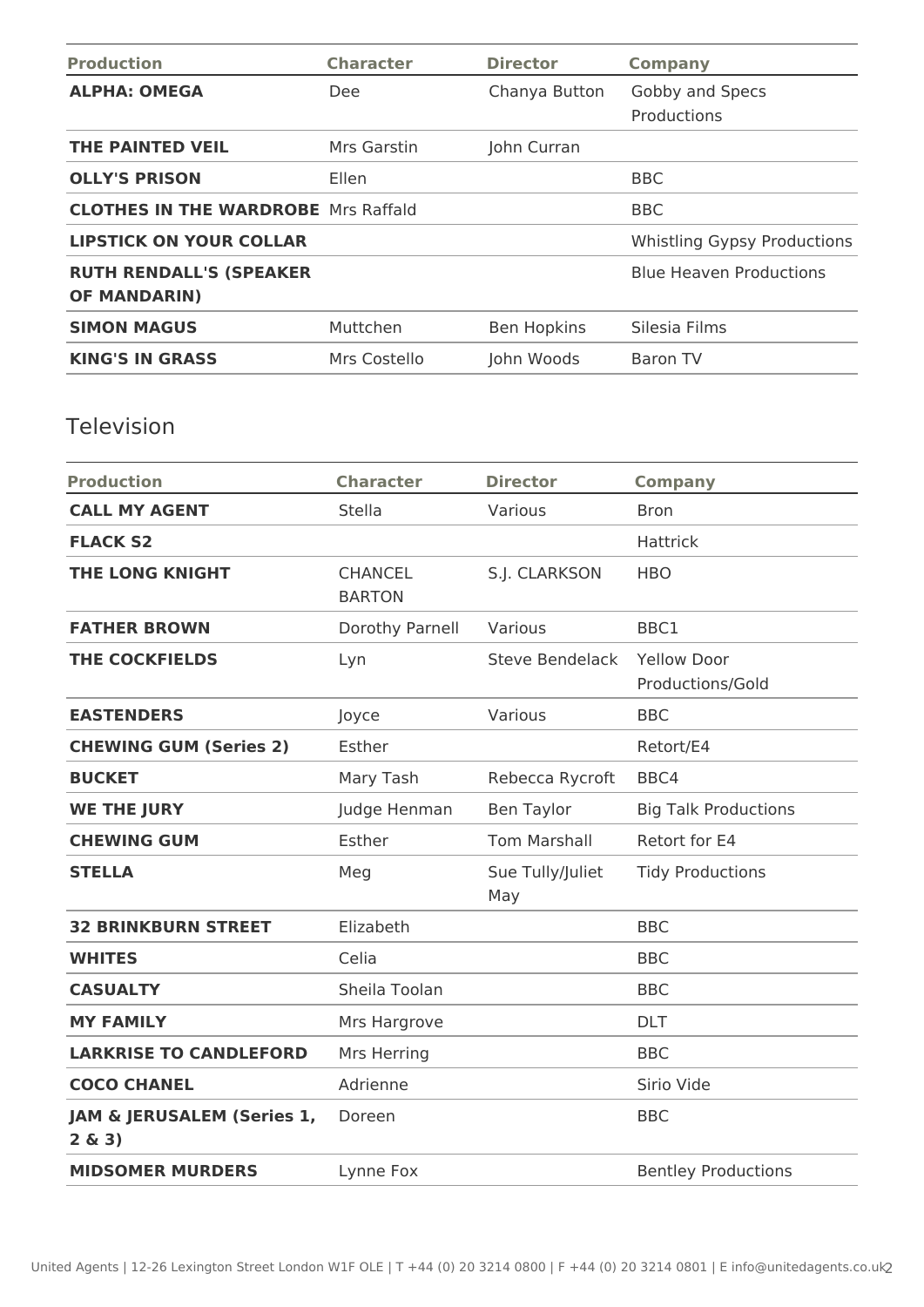| <b>Production</b>                                   | <b>Character</b>                | <b>Director</b>   | <b>Company</b>                  |
|-----------------------------------------------------|---------------------------------|-------------------|---------------------------------|
| <b>HOLBY CITY</b>                                   | Suzie Moran                     |                   | <b>BBC</b>                      |
| <b>NEW TRICKS</b>                                   | Rose Dyer                       |                   | Wall to Wall                    |
| <b>SENSITIVE SKIN (Series 1 &amp;</b><br>2)         | Veronica                        |                   | <b>Baby Cow</b>                 |
| <b>FRENCH &amp; SAUNDERS</b>                        | Maureen - The<br>Agent          |                   | <b>BBC</b>                      |
| <b>BORN &amp; BRED (4 Series)</b>                   | Phyllis                         |                   | <b>BBC</b>                      |
| <b>FOYLE'S WAR</b>                                  | <b>Margaret Ellis</b>           |                   | <b>Greenlit Productions</b>     |
| <b>MIDSOMER MURDERS</b>                             | Rosemary<br>Furman              |                   | <b>Bentley Productions</b>      |
| <b>MEAT EXTRACT</b>                                 | Margaret<br>Thatcher            |                   | <b>Fulcrum Productions</b>      |
| <b>LET THEM EAT CAKE</b>                            |                                 |                   | <b>BBC</b>                      |
| <b>FRENCH &amp; SAUNDERS</b>                        | Mother                          |                   | <b>BBC</b>                      |
| <b>INSPECTOR MORSE</b>                              | Charles Beeson<br>Angela Storrs |                   | Carlton                         |
| <b>PIE IN THE SKY</b>                               | Margaret Crabbe                 |                   | Witzend/BBC                     |
| <b>MARTIN CHUZZLEWIT</b>                            | Mrs Todgers                     |                   | <b>BBC/PedrJame</b>             |
| THE SCOTT ENQUIRY                                   | Margaret<br>Thatcher            |                   | <b>ITV</b>                      |
| <b>SHINE ON HARVEY MOON</b>                         | Rita Moon                       | <b>Baz Taylor</b> | Witzend                         |
| <b>THE HISTORY MAN</b>                              | Myra Beamish                    |                   | <b>BBC</b>                      |
| <b>CLAPPERCLAW</b>                                  |                                 |                   | <b>BBC</b>                      |
| <b>BRIDESHEAD REVISITED</b>                         |                                 |                   | Granada                         |
| <b>SHINE ON HARVEY MOON</b>                         | Rita Moon                       |                   | Central TV                      |
| <b>HARD CASES</b>                                   | Maggie McTeer                   |                   | <b>Central TV</b>               |
| <b>ALL CHANGE</b>                                   | Flavia                          |                   | <b>Childsplay Productions</b>   |
| <b>BLOOD RIGHTS</b>                                 | <b>Tess Baker</b>               |                   | <b>BBC</b>                      |
| <b>LOVEJOY</b>                                      |                                 |                   | <b>BBC</b>                      |
| <b>GRAVY TRAIN</b>                                  |                                 |                   | <b>Portman Productions</b>      |
| <b>GROWING RICH</b>                                 |                                 |                   | Anglia Films                    |
| <b>LITTLE RICHARD WRECKED</b><br><b>MY MARRIAGE</b> |                                 |                   |                                 |
| <b>RED DWARF</b>                                    |                                 |                   | <b>Grant Naylor Productions</b> |
| <b>Stage</b>                                        |                                 |                   |                                 |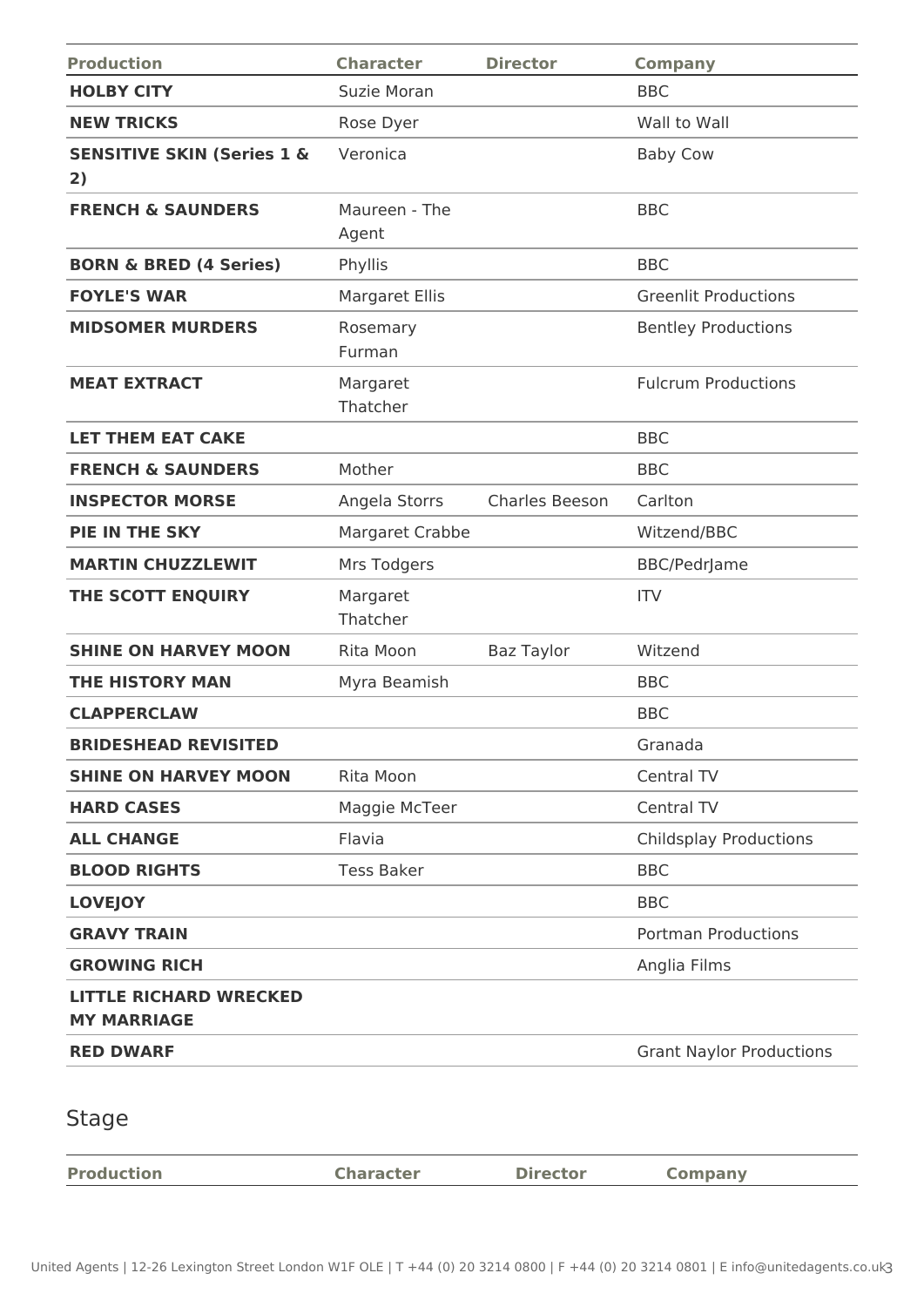| THE CUTTING EDGE                               | Elvira                     |                       | Jack Shepherd rcola Theatre                         |
|------------------------------------------------|----------------------------|-----------------------|-----------------------------------------------------|
| 24 HOURS OF PEACE                              |                            |                       | Thomas Carter<br>Projects                           |
| THE CANE                                       | The Wife                   | Vicky<br>Featherstone | The Royal Court                                     |
| PINTER ONE                                     | Various                    |                       | Jamie Lloyd The Harold Pinter<br>Theatre            |
| ON THE TOWN                                    | Madame Dilly               |                       | Drew McOnie Regents Park Open Air<br>Theatre        |
| RICHARD III                                    | Queen Margaret Jamie Lloyd |                       | ATG                                                 |
| BIRTHDAY PARTY                                 | M e g                      |                       | Blanche McIntRogal Exchange                         |
| TRELAWNEY OF THE WELLS                         |                            | Joe Wright            | Donmar Warehouse                                    |
| ON THE TOWN                                    | Madame Dilly               |                       | Drew McOnie Regents Park Open Air<br>Theatre        |
| SCHOOL FOR SCANDAL Mrs Candor                  |                            |                       | Jamie Lloyd Theatre Royal Bath                      |
| KINDERTRANSPORT<br>Lil                         |                            | Andrew Hall           | Hall and Childs                                     |
| LISTEN, WE'RE FAMILY                           |                            | Matthew LloydJW3      |                                                     |
| THE BIRTHDAY PARTY                             | Meg                        |                       | Blanche McIntRogal Exchange<br>Theatre Co.          |
| TRELAWNY OF THE WELMSs Telter / Missloe Wright | Gower                      |                       | Donmar Warehouse                                    |
| SCHOOL FOR SCANDAL Mrs Candour                 |                            |                       | Jamie Lloyd Theatre Royal Bath                      |
| UNCLE VANYA                                    | Maria                      |                       | Jeremy HerrinChichester Festival<br>Theatre         |
| THE BELLE'S STRATAGEMMrs Rackett               |                            |                       | Jessica SwaleSouthwark Playhouse                    |
| THE CONSTANT WIFE                              | Mrs Culver                 |                       | Philip Wilson Salisbury Playhouse                   |
| 24 HOUR PLAYS/ BIG BIRIDry                     |                            | Toby Frow             | Old Vic                                             |
| HAYFEVER                                       | Judith Bliss               |                       | West Yorkshire<br>Playhouse                         |
| NOISES OFF                                     | Dotty Otley                |                       | Tour                                                |
| WALTZ OF TOREADORS                             |                            |                       | Chichester                                          |
| THE HISTORY BOYS                               | Mrs Lintott                |                       | National<br>Theatre/World Tour                      |
| THE IMPORTANCE OF BELIANG Bracknell<br>EARNEST |                            |                       | Oxford                                              |
| RELATIVE VALUES                                | Felicity                   |                       | Salisburty                                          |
|                                                |                            |                       | Oxford Stage Company                                |
| MAKING NOISE QUIETLY                           |                            |                       |                                                     |
| THE HEIRESS                                    |                            |                       | Lavinia Pennima Philip Franks National Theatre/Tour |